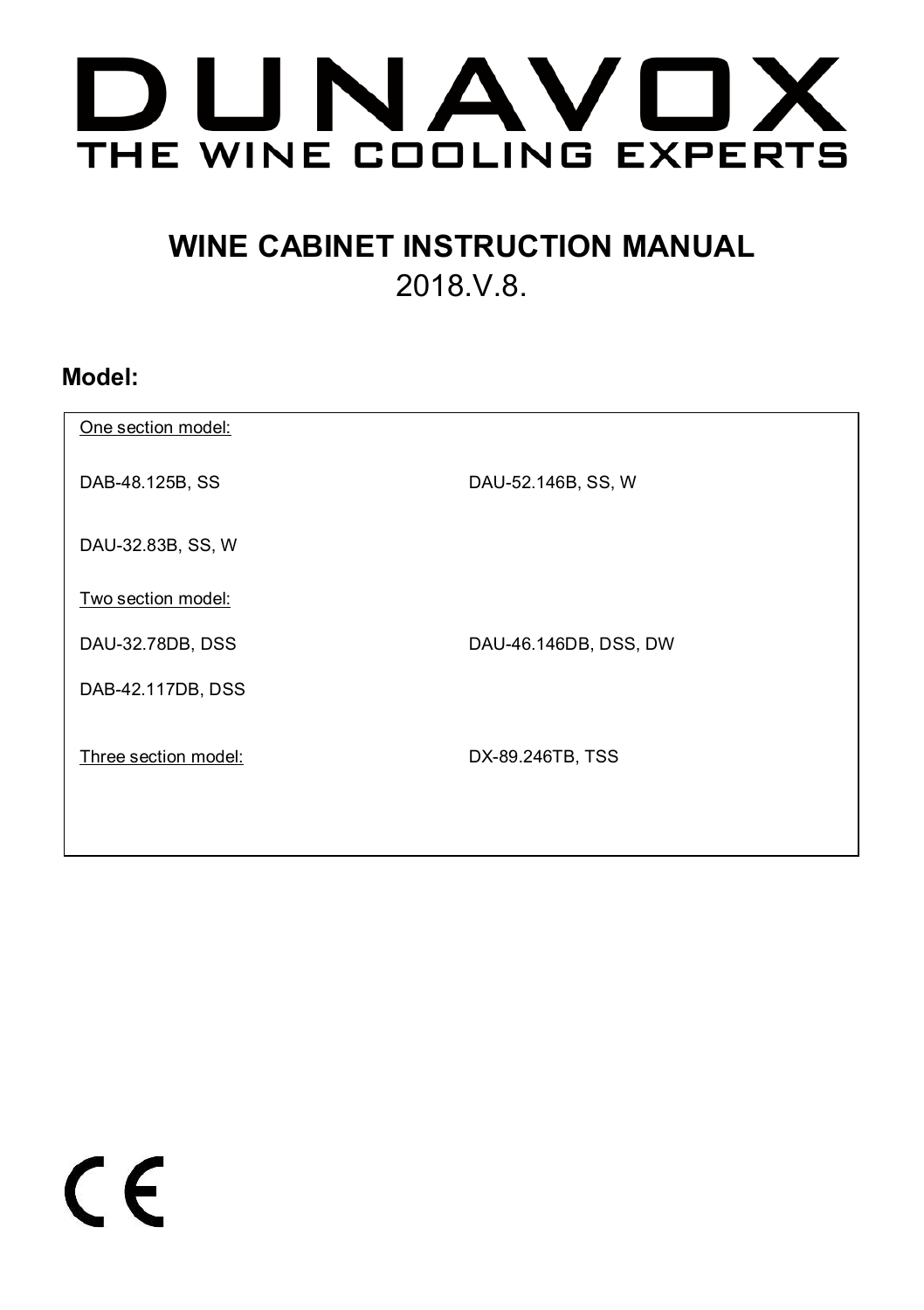**Please read this manual carefully before installing and starting up, and store it in a safe place. If you pass on the product to another person hand over this instruction manual along with it.** 

## **IMPORTANT SAFEGUARDS**

**When using an electrical appliance, basic precautions should always be followed to reduce the risk of fire, electric shock, and injury to persons, including the following:**

#### **FOR YOUR SAFETY**

**Read all instructions carefully, even if you are quite familiar with the appliance.**

- The appliance is intended to be used for the storage of wine. Use this appliance only as described in this manual. Other uses not recommended may cause fire, electric shock or personal injury.
- This appliance can be used by children aged of 8 years and above and persons with reduced physical, sensory or mental capabilities or lack of experience and knowledge if they have been given supervision or instruction concerning use of the appliance in a safe way and understand the hazards involved. Children shall not play with the appliance.

Cleaning and user maintenance shall not be made by children without supervision.

- **Electrical devices are not toys.** Always keep the device out of the reach of children. Keep the mains cord out of the reach of children. Do not let the mains cord hang over the edge of the table or worktop on which the appliance stands.
- To protect against the risk of electric shock, DO NOT IMMERSE the unit, cord, or plug in water or spray any other liquid.
- Unplug the appliance from the plug socket when not in use, when moving from one location to another and before cleaning.
- To disconnect the appliance, grip the plug and pull it from the wall outlet. Never pull by the cord.
- **WARNING:** Please keep the appliance away from substance, which can cause ignition. Do not operate the appliance in the presence of explosive and/or flammable fumes.
- Do not place the appliance or any of its part near an open flame, cooking or other heating appliance.
- Do not operate the appliance with a damaged cord or plug, if the product malfunctions, or if it is dropped or damaged in any manner. If the supply cord is damaged, it must be replaced by the manufacturer, or an authorized service centre or similarly qualified persons in order to avoid a hazard.
- The use of attachments not recommended by the manufacturer may be hazardous.
- Place the unit on a dry level surface.
- Do not operate if the housing is removed or damaged.
- A loose fit between the AC outlet (receptacle) and plug may cause overheating and a distortion of the plug. Contact a qualified electrician to replace loose or worn outlet.
- Locate the unit away from direct sunlight and sources of heat (stove, heater, radiator, etc.).
- **WARNING:** This appliance is CFC- and HFCfree and contains small quantities of Isobutane (R600a) which is environmentally friendly, but flammable. It does not damage the ozone layer, nor does it increase the greenhouse effect. Care must be taken during transportation and setting up of the appliance that no parts of the cooling system are damaged. Leaking coolant can ignite and may damage the eyes. In the event of any damage:
	- Avoid open flames and anything which createsa spark,
	- Disconnect from the mains,
	- Air the room in which the appliance is locatedfor several minutes and
	- Contact the Service Department for advice.
- The more coolant there is in an appliance, the larger the room it should be installed in. In the event of a leakage, if the appliance is in a small room, there is the danger of combustible gases building up. For every 8 g of coolant at least 1 cubic meter of room space is required. The amount of coolant in the appliance is stated on the data plate inside the appliance. It is hazardous for anyone other than an Authorised Service Person to carry out servicing or repairs to this appliance. In Queensland of Australia the authorized person must hold a Gas Work Authorisation for hydrocarbon refrigerants, before carrying out servicing or repairs which involve the removal of covers.
- **WARNING:** Keep ventilation openings, in the appliance enclosure or in the built-in structure clear of obstruction. No liability will be accepted for any damage incurred owing to misuse of the appliance or as a result of repairs carried out by unqualified personnel. In this case neither the guarantee nor any other liability claims will apply.
- **WARNING:** Do not use mechanical devices or other means to accelerate the defrosting process, other than those recommended by the manufacturer.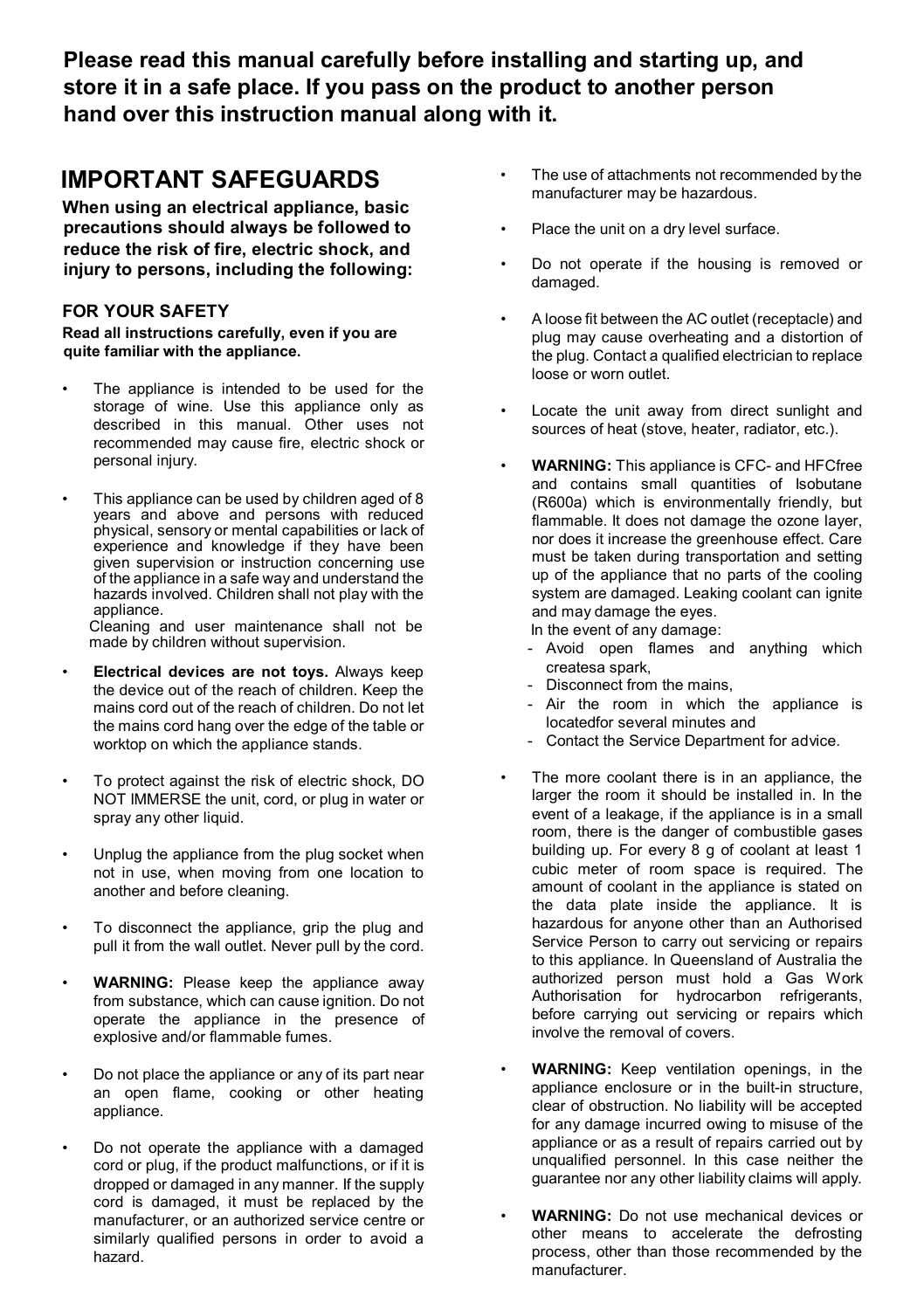- **WARNING:** Do not damage the refrigerant circuit. Never use an appliance with a damaged circuit.
- **WARNING:** Do not use any electrical appliance inside the wine storage compartment of the appliance, unless they are of the type recommended by the manufacturer.
- **WARNING:** To avoid a hazard due to instability of the appliance, it must be fixed in accordance with the instructions.
- **CAUTION:** Please keep the products away from the fire or similar glowing substance before you dispose the refrigerator.
- Do not store explosive substances such as aerosol cans with a flammable propellant in this appliance.
- This appliance is intended to be used in household and similar applications such as
	- staff kitchen areas in shops, offices and other working environments;
	- farm houses and by clients in hotels, motels and other residential type environments; - bed and breakfast type environments; - catering and similar non-retail applications.
- Do not attempt to repair or replace any part of your appliance unless it is specifically recommended in this manual. All other servicing should be referred to a qualified technician.
- Replace all panels after service before operating.
- Use two or more people to move and install the appliance. Failure to do so can result in back or other injury.
- Never clean appliance parts with flammable fluids. These fumes can create a fire hazard or explosion. And do not store or use gasoline or other flammable vapors and liquids in the vicinity of this or any other appliance. The fumes can create a fire hazard or explosion.
- Do not connect or disconnect the electric plug when your hands are wet.
- It is recommended that a separate circuit, serving only your appliance be provided. Use receptacles that cannot be turned off by a switch or pull chain.
- If you have a lockable appliance, do not keep the key near the appliance or within reach of children.

**WARNING: To reduce the risk of fire, electric shock or personal injury, unplug or disconnect the appliance from the power supply before servicing.**

## **SAVE THESE INSTRUCTIONS**

If you are experiencing problems, check the Troubleshooting Guide at the back of this manual. It lists causes of minor operating problems that you can correct by yourself.

## **DISPOSAL**

Dispose of your appliance packaging properly. Ensure that any plastic wrappings, bags etc. are disposed of safely and kept out of the reach of babies and young children. **Danger of suffocation!**

Refrigeration equipment must be properly disposed of in a professional and appropriate way, in accordance with the current local regulations and laws which protect the environment. This applies to your old appliance and to your new unit once it has reached the end of its service life.

**WARNING:** Please ensure that old, worn appliances are rendered unusable before disposal by removing the doors, removing the plug, cutting the network cable, and removing or destroying any snap fastenings or bolts. You will thus prevent children from locking themselves in the appliance during play (risk of suffocation) or endangering their lives in any other way. DO NOT dispose of the appliance in landfill as the insulation (Cyclopentane) and refrigerant gas (R600a) contained in these appliances are flammable.

Disposal instructions:

- The appliance must not be disposed of in the dustbin or with normal household rubbish.
- The coolant circuit, particularly the heat exchanger at the back/bottom of the unit, must not be damaged.
- The  $\mathbb{Z}$  symbol on the product or its packaging indicates that this product is not to be handled as normal household waste but is to be taken to a recycling collection point for electrical and electronic goods. By correctly disposing of this product you are contributing to the protection of the environment and to the health of your fellow human beings. Improper disposal endangers health and the environment. Further information about the recycling of the product may be obtained from your town hall, refuse collection department or the store where you purchased the product.

## **PRODUCT FEATURES**

- Built-in or Free-standing installation with single, dual or three temperature zone, depending on your model.
- Continuously variable electronic temperature control with digital display and touchpad input.  $\square$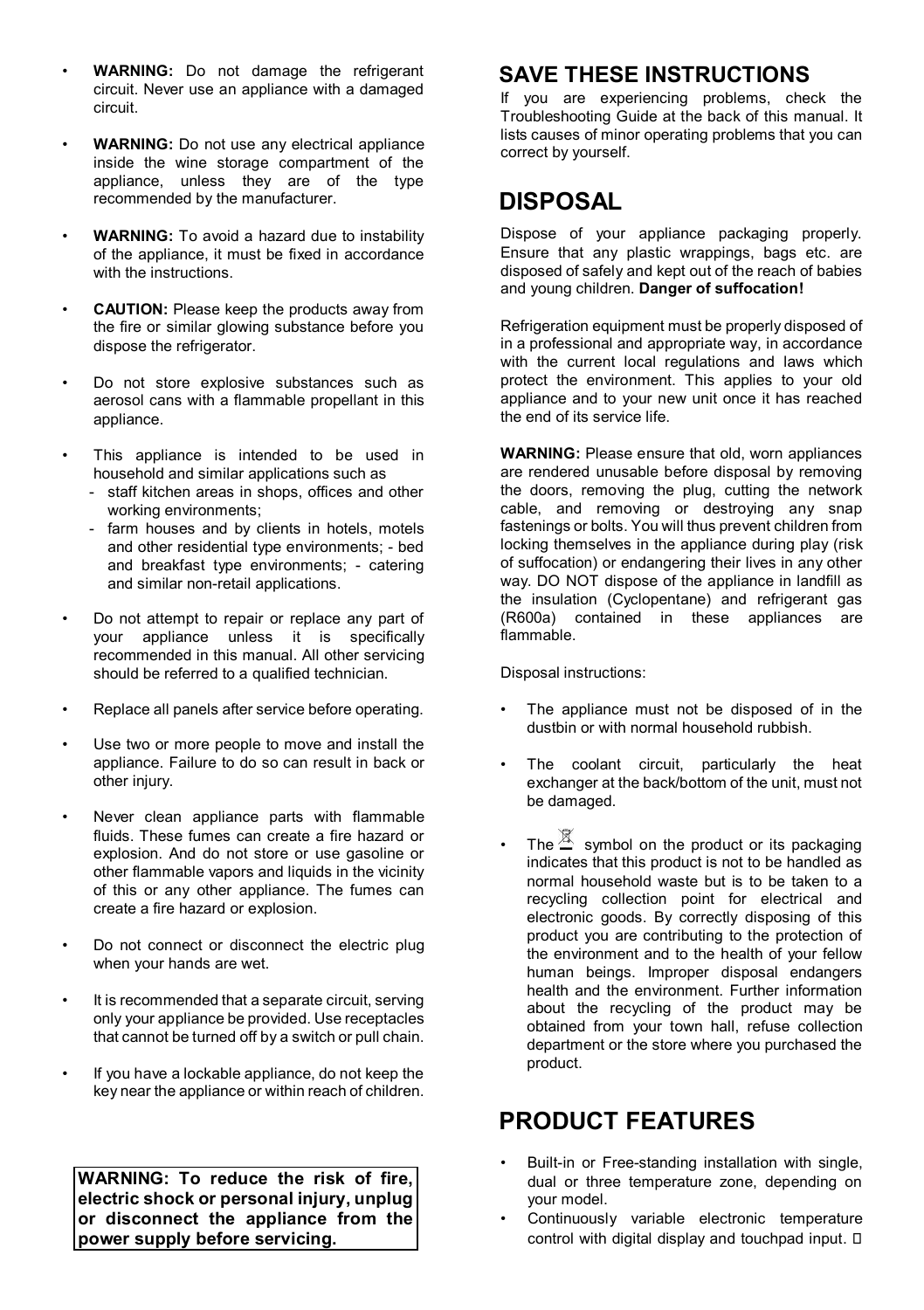Temperature can be set from 5° to 18°C or 22°C (40° to 64°F or 72°F) for either compartment and can be displayed in either Fahrenheit or Celsius.

- Can be set to the long time storage maturing temperature or a specific serving temperature for red/white/sparkling wines.
- Cooling and Heating (for particular items only) to maintain the perfect storaging and/or service condition.
- Dynamic compressor type cooling to ensure interior air circulation with even distribution of temperature and humidity.
- Soft LED Interior Light with ON/OFF switch Function mode and Showcase mode.
- Open-door and malfunction warning system (for particular items only)
- Sabbath mode will allow the lights to remain off during certain religious observances (for particular models only).
- Temperature memory function If power is interrupted (power surge, breaker switch, etc.) and then powered up again, the unit will operate with the last temperature set-point. for particular models only)<br>Automatic
- defrosting with defrost water evaporation.
- Reversible tempered double/triple pane glass door protects your wine from UV light and creates an attractive display with few condensation and low noise.
- Black coated matte steel outer frame and black plastic interior liner offer lifetime performance and stability. The black liner prevents excessive light from damaging the maturity process.
- Full glass or seamless stainless steel-framed glass door with stainless steel handle.
- Beech shelves allow for maximum convenience and flexibility to accommodate various size bottles (except DX-7.20 models).
- Security lock system with keys (for particular items only).
- Passive humidity control system (Humidity Box).
- Active charcoal air filter (for particular items only).

**NOTE:** Features and specifications are subject to change without notice.

## **INSTALLATION**

#### **BEFORE USING YOUR APPLIANCE**

- Remove all exterior and interior packing. Clean the interior surface with lukewarm water using a soft cloth. The unit may have residual odors at first, they will disappear as the unit cools.
- Before connecting the appliance to the power source, let it stand upright for at least 24 hours. This will reduce the possibility of a malfunction in the cooling system caused by handling during transportation. During this time we recommend that you leave the door open to clear any residual odors.

• The door on this appliance can be opened from either the left or the right side. The unit is delivered with the door opening on the left side. Should you wish to open the door from the right, follow the instructions 'Reversing the door hinge'Install the handle on the door if necessary.

#### **INSTALLATION OF YOUR APPLIANCE**

- The appliances are designed to be built-in or recessed or free standing installation.
- **WARNING:** Do not store or install the appliance outdoors. The unit is for indoor use only.
- **WARNING**: Do no install the appliance in the laundry**.** Avoid locating the unit in damp areas.
- Place your appliance on a floor that is strong enough to support it when it is fully loaded. Remove the transport legs before installation. Fix installation legs (packed to your user manual) if you need to level the unit only.
- For freestanding installation, 100mm of space between the back and sides of the unit are suggested, which allows the proper air circulation to cool the compressor and condenser for energy saving. Even for built-in installation, it is a must to keep 5mm space on each side and at the top to ensure proper service access and ventilation. Take care that the air vent at the front of the appliance must never be covered or blocked in any way.
- Locate the unit away from direct sunlight and sources of heat (stove, heater, radiator, etc.). Direct sunlight may affect the acrylic coating and<br>heat sources may increase electrical increase consumption. Extreme cold ambient temperatures may also cause the unit not to perform properly.
- Plug the unit into an exclusive, easily accessible plug socket. Any questions concerning power and/or earthing should be directed towards a qualified electrician or an authorized products service centre.
- The appliance must be installed to all electrical, connections in accordance with state and local codes.
- **IMPORTANT: HIGH HUMIDITY CLIMATE.**  During periods of high humidity, some condensation may appear on outside surfaces of glass door. This condensation will disappear when humidity levels drop. For prevention, it is advisable to install the appliance with sufficient ventilation in a dry and/or an air-conditioned place.

**NOTE: The appliance must be positioned so that the plug is accessible.**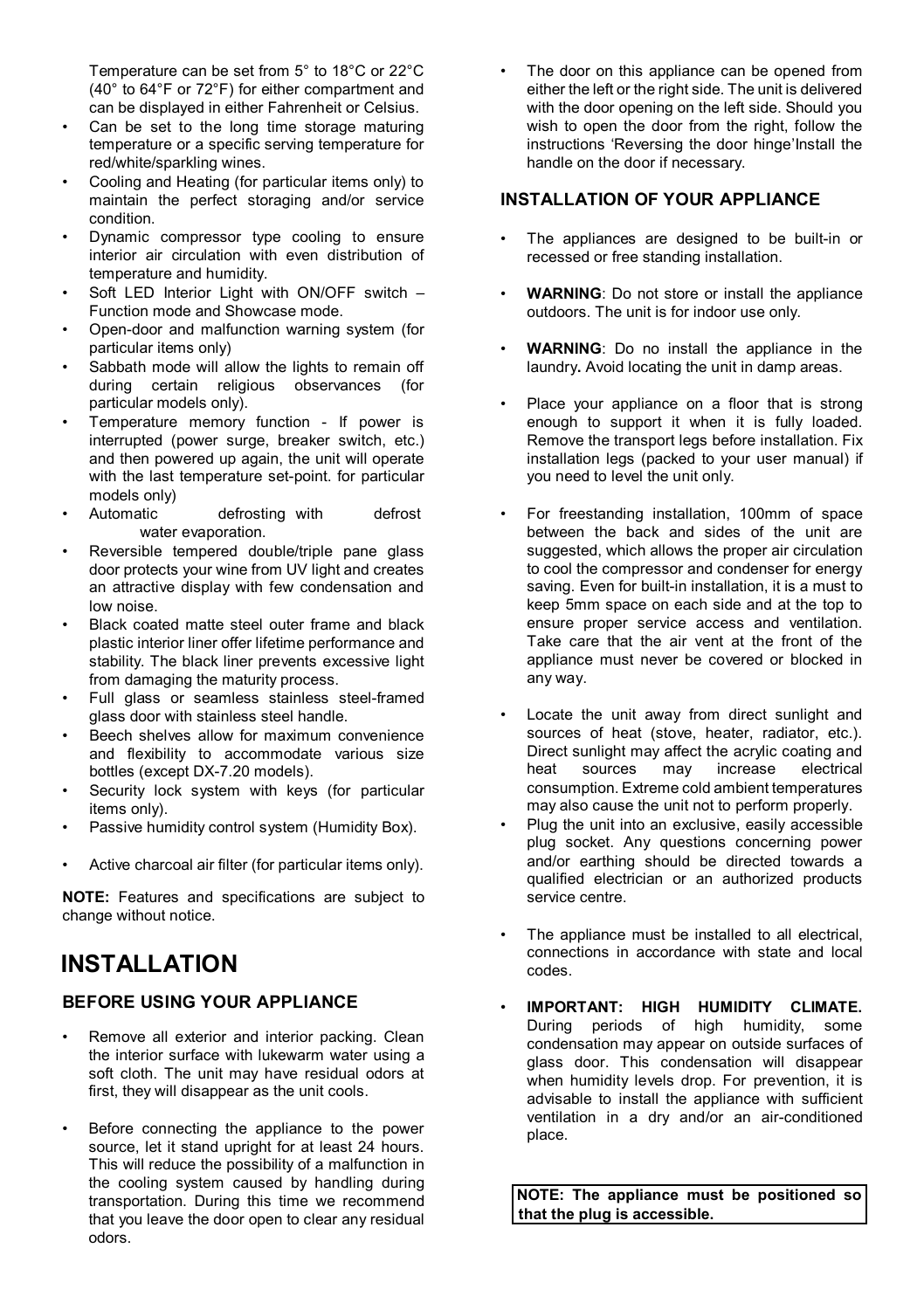#### **BUILT-UNDER INSTRUCTIONS**

Make sure your installation does not block the front ventilation grille. The unit is designed to fit under worktops between 820 and 890mm in height. Remove the adjustable ventilation grille screws and slide it to the required height. Tighten the screws to lock the grille in position.

If the unit is fully integrated to be installed for fitting kitchen plinth, make sure that the ventilation gaps in the plinth are at least 300 square centimeters and remove the ventilation grilles, so that warm air can disperse unhindered. Otherwise the appliance has to work harder, resulting in an increase in electricity consumption.

**NOTE:** When pushing the appliance into the niche, make sure that the mains cable does not get trapped.

#### **FULLY INTEGRATED BUILT-IN-COLUMN INSTRUCTIONS**

The unit door seals the installed unit almost completely, so an air vent must be provided in the base of the housing. Warmed air must be conducted via the ventilation shaft to the rear wall of the housing and then expelled upwards. The ventilation channels should measure at least 200 square centimeters in cross-section.

**WARNING:** To ensure the proper functioning of the appliance, air vents should never be blocked or covered.

## **BUILT-IN CABINET INSTRUCTIONS**

Make sure your installation does not block the front ventilation grille. And be sure the door will open and close properly in the chosen location.

### **YOU CAN FIND THE DETAILED INSTALLATION DRAWING IN THE ATTACHMENT**

#### **ELECTRICAL CONNECTION**

**WARNING:** Improper use of the grounded plug can result in the risk of electrical shock. If the power cord is damaged, have it replaced by a qualified electrician or an authorized service center.

All electrical work should be carried out by a suitably qualified and competent person in accordance with local and national safety regulations.

Check that the voltage marked on the product corresponds with your supply voltage.

Connect this appliance to a separate, at least 13A circuit.

Connection should be made via a suitable switched socket which is easily accessible. For extra safety it is advisable to install a residual current device (RCD) with a trip current of 30mA.

Have the receptacle and the circuit checked by a qualified electrician to ensure that the socket is grounded correctly.

**Note:** *In locations where there is frequent lightning, it is advisable to use surge protectors.*

Do not connect the appliance to the mains electricity supply by an extension lead. Extension leads do not guarantee the required safety of the appliance (e.g. danger of overheating).

The appliance must not be connected to an inverter and must not be used with a plug adapter as these can cause damage to the appliance's electronic unit.

The cord must rest securely behind the appliance and not be allowed to lie or hang unprotected.

## **WARNING: THIS APPLIANCE MUST BE EARTHED.**

#### **INSTALLING THE HANDLE**

**IMPORTANT:** Do not overtighten the screws & do not use power tools to install the handle. Overtighten screw causes glass breakage.

#### **DESIGN 1 –**



Locate the handle ①,over the fixing pins ③,of the door and using the supplied allen key, tighten the securing grub screws 2, to fix the handle.

#### **DESIGN 2 –**

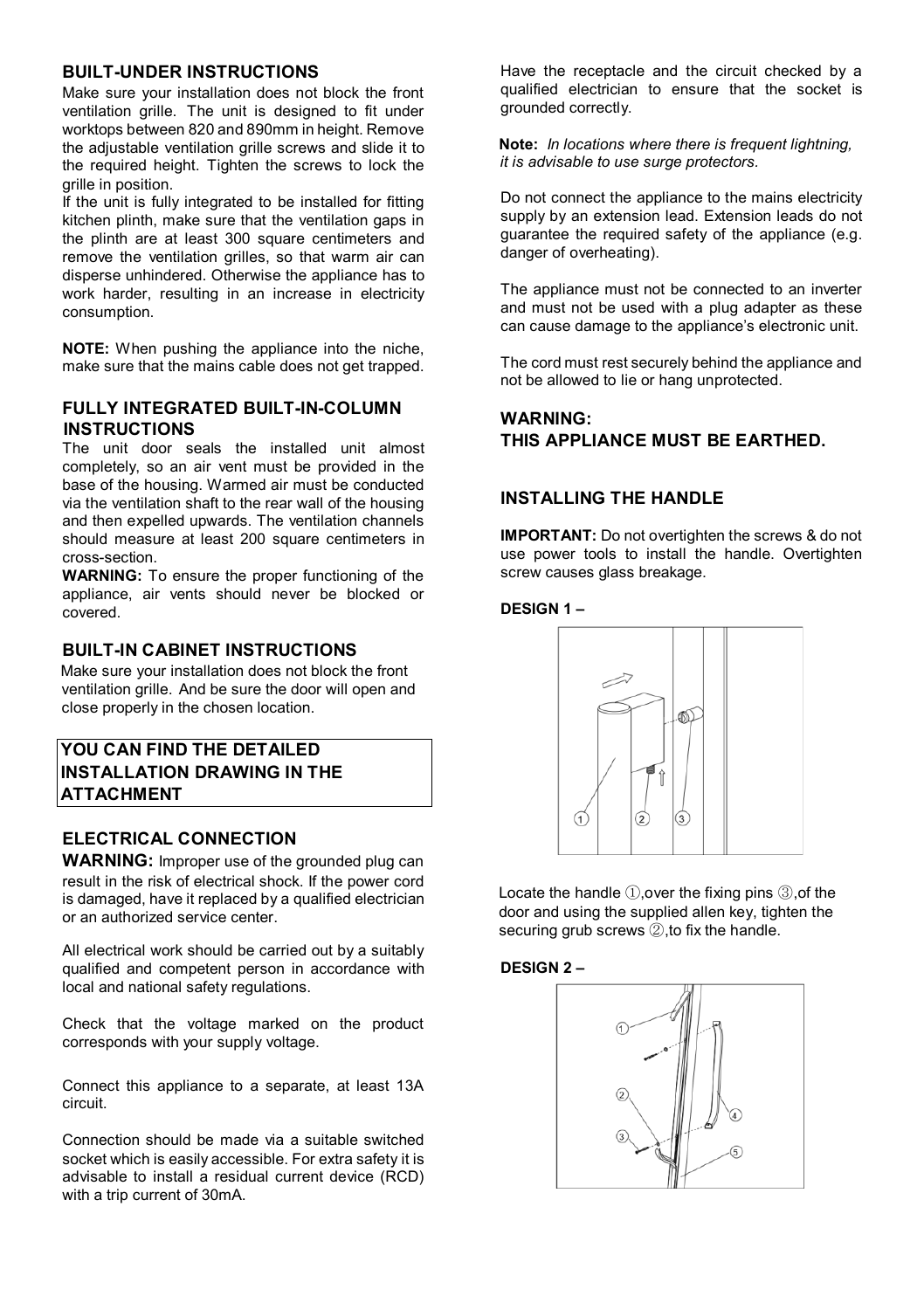- 1. Remove the door gasket ①, on the side you wish to install the handle - you can see two designated holes for handle installation.
- 2. Install the handle ④,tightly as shown above with two screws 3 and flat washers 2 provided
- 3. Replace the door gasket.

#### **Note: All parts removed must be saved to do the reinstallation of door.**

#### **REVERSING THE DOOR HINGE**

It is possible to reverse the door on this appliance, if required.

To do so, follow the steps below:

#### **DESIGN 1 – For built-under models**



- 1. Remove the ventilation grille ② ,and the adjustable ventilation grille ① ,by unscrewing the screws ③,& ④,(Fig. 1) **NOTE:** For some models without adjustable ventilation grille, the step is not needed.
- 2. Remove the bottom hinge ⑤, by unscrewing the four lock screws ⑥,Be careful to hold the glass door firmly after removing the screws. (Fig. 2)
- 3. Gently pull down to remove the glass door from the right top hinge and place it on a padded surface to avoid the risk of damage. Then remove the right top hinge ⑨,(Fig. 4)
- 4. Unscrew and transfer hinge pin ⑦,and/or door stopper **⑧**, of the bottom hinge to the opposite side. (Fig. 3)
- 5. Pop out the cover caps on the left side of cabinet and use them to cover the screw holes on the right hand side.
- 6. Screw the alternative left top hinge  $(1)$  included in the fittings, on the left hand side of cabinet. (Fig. 4)
- 7. Unscrew and transfer the holes cover  $(12)$ , and lock catch (B), to the opposite side of glass door. (Only for models with lock on the ventilation grille) (Fig. 5)
- 8. Rotate the door 180° (No need for models with lock on the door) and relocate the door to the designated position. Then screw the bottom hinge assembly on the left designated position and tighten it after the door is leveled.
- 9. Transfer the handles & plugs to the opposite positions and then reassembly the ventilation grilles if need.



#### **DESIGN 2 – For fully integrated models**

- 1. Remove the glass door by unscrewing the eight lock screws ③, and ④,Be careful to hold the glass door firmly after removing the screws and place it on a padded surface to avoid the risk of damage.
- 2. Unscrew and transfer the door supporter ②, to the opposite side.
- 3. Rotate the glass door 180°and refit the glass door to the opposite side. Then screw and tighten it after the door is leveled.

#### **DESIGN 3 – For tall models**

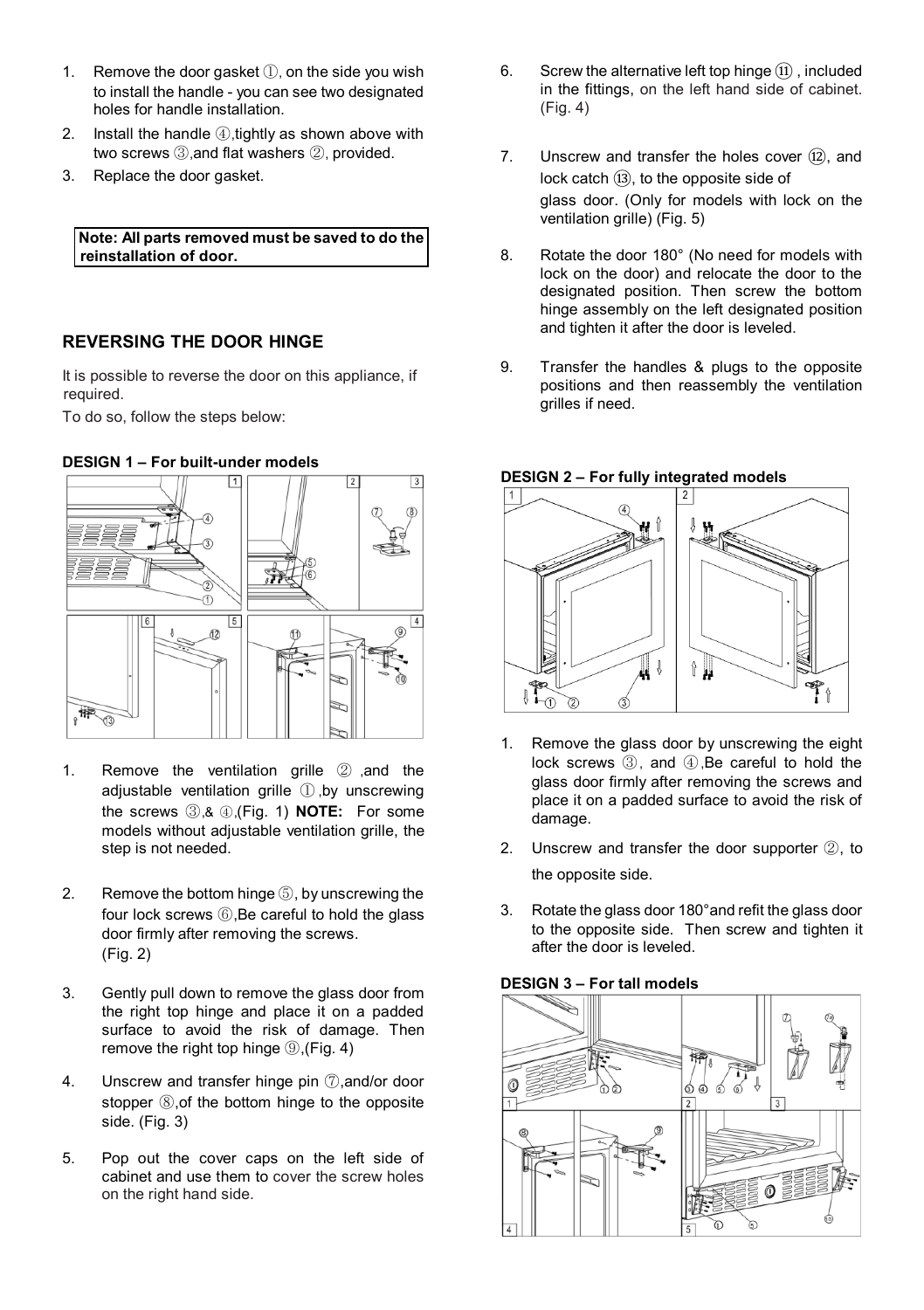- 1. Remove the bottom hinge ①, by unscrewing the four lock screws ②,Be careful to hold the door firmly after removing the screws.(Fig. 1)
- 2. Gently pull down to remove the glass door from the right top hinge and place it on a padded surface to avoid the risk of damage. Then remove the right top hinge **⑨**, (Fig. 4)
- 3. Pop out the cover caps on the left side of cabinet and use them to cover the screw holes on the right hand side.
- 4. Screw the alternative left top hinge ⑧ , included in the fittings, on the left hand side of cabinet. (Fig. 4)
- 5. Unscrew and transfer door supporter  $@$ , to the opposite side. At the same time remove the stopper pin ⑦,of bottom hinge to the opposite designated position or unscrew and transfer the hinge pin ⑦,a of bottom hinge to the opposite designated position. (Fig. 5 & 3)
- 6. Unscrew and transfer the door adapter (5) and lock catch ④,to the top designated position of glass door. (Fig. 2)
- 7. Rotate the door 180° and relocate the glass door to the designated position. Then screw the bottom hinge on the left designated position and tighten it. (Fig. 5)
- 8. Recheck and adjust the door alignment by loosening the screws ⑥ ,and moving the door adapter ⑤, Tighten the screws ⑥,after the door is levelled. (Fig. 5)



#### **DESIGN 4 – For double door models**

1. Remove the bottom hinge ①, by unscrewing the four screws ②,Be careful to hold the lower glass door ③,firmly after removing the screws. And then gently pull down to remove the lower glass door from the middle hinge and place it on a padded surface to avoid the risk of damage. (Fig. 1)

- 2. Unscrew and transfer the door adapter  $\mathcal{D}$ , and  $\mathcal{D}$ , to the designated opposite position of lower glass door. (Fig. 2)
- 3. Remove the door adapter  $(4)$ , by unscrewing the two lock screws ⑬, Be careful to hold the upper glass door firmly after removing the screws. And then gently pull down to remove the upper glass door ⑮, from the top hinge and place it on a padded surface to avoid the risk of damage. Then remove the right top hinge

⑩,.(Fig. 5 & 4)

- 4. Unscrew and transfer the middle hinge (12), and the middle fixing plate  $(1)$ , to the opposite position. (Fig. 5)
- 5. Pop out the cover caps on the left side of cabinet and use them to cover the screw holes on the right hand side.
- 6. Screw the alternative left top hinge ⑨, included in the fittings, on the left hand side of cabinet. (Fig. 4)
- 7. Relocate the door adapter  $(\widehat{A})$ , on the middle hinge.
- 8. Set the upper glass door to the designated position and install the two lock screws to connect the door adapter (14), with the upper glass door and tighten them before the door is leveled.
- 9. Set the lower glass door to the designated position and reassemble the bottom hinge.
- 10. Recheck and adjust the lower door alignment by loosening the screws ⑤, & ⑥ and moving the door adapter ④,& ⑦, Tighten the screws ⑤, & ⑥ , after the door is levelled. (Fig. 5)
- 11. Transfer the handles and plugs to the opposite positions.

## **OPERATING YOUR APPLIANCE**

This appliance is designed for operation at certain ambient temperatures. The climate class is specified on the rating plate.

The appliance may not work properly if it is left for a long period at a temperature outside the specified range. For example, placing your unit in extreme cold or hot conditions may cause interior temperatures to fluctuate. The range between 5ºC and 22ºC (41ºF and 72ºF) may not be reached.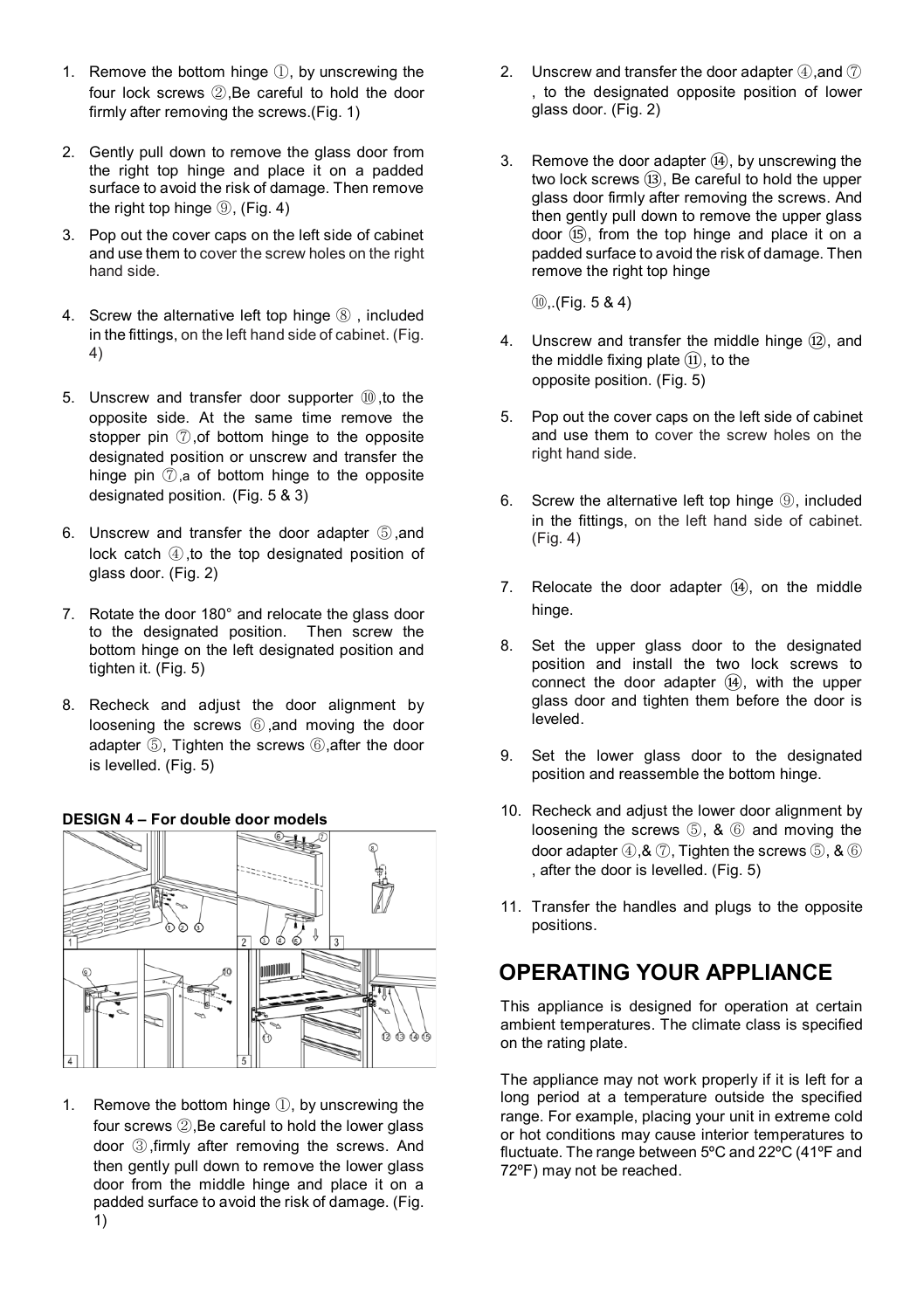| Climate class | Ambient room temperatures            |
|---------------|--------------------------------------|
| SN            | $+10^{\circ}$ C to $+32^{\circ}$ C   |
| N             | +16 $^{\circ}$ C to +32 $^{\circ}$ C |
| ST            | +16 $^{\circ}$ C to +38 $^{\circ}$ C |
|               | +16 $^{\circ}$ C to +43 $^{\circ}$ C |
|               |                                      |

**NOTE:** Units with no heater will not raise their internal temperature if the ambient temperature where the unit is located is lower than the set temperature.

**NOTE:**

- **When you use the appliance for the first time or restart the appliance after having been shut off for a long time, there could be a few degrees variance between the temperature you select and the one indicated on the LED readout. This is normal and it is due to the length of the activation time. Once the unit is running for a few hours everything will be back to normal.**
- **If the unit is unplugged, power lost, or turned off, you must wait 3 to 5 minutes before restarting the unit. If you attempt to restart before this time delay, the unit will not start.**

## **USE AND CONTROL (DAB-48.125B, SS; DAU-52.146B, SS)**

#### SINGLE ZONE



### **LIGHT**

Control the interior light ON/OFF

#### **RUN**

When it's ON, the cooling system runs.

#### **POWER**

Control this appliance turn on/off. (press and hold this button for approximately 3 seconds);

#### **"UP" BUTTON**

Press once the "UP" button, the temperature will raise  $1^\circ$  C.

### **"DOWN" BUTTON**

Press once the "DOWN" button, the temperature will lower 1ºC.

#### **"DISPLAY"**

Display the set temperature indoor.

#### **SETTING THE TEMPERATURE**

You can set the temperature as you desire by pushing the UP or DOWN button. When you push the two buttons for the first time, the LED readout will show the original temperature set at previous time.

The temperature that you desire to set will increase 1ºC if you push the UP button once, on the contrary the temperature will decrease 1ºC if you push the DOWN button once.

To view the "actual" temperature. (anytime) press and hold the up or down button for approximately 5 seconds, the "actual" temperature will temporarily "flash" in the LED display for 5 seconds.

The temperature setting can be adjusted from +5 ºC to  $+18 °C$ .

The temperature preset at the factory is +12 °C.

#### **USE AND CONTROL (DAU-46.146DB, DSS; DAB-42.117DB, DSS; DX-89.246TB, TSS)**

#### DUAL ZONE / TRIAL ZONE



### **LIGHT**

Control the interior light ON/OFF

#### **RUN**

When it's ON, the cooling system runs.

#### **POWER**

Control this appliance turn on/off. (press and hold this button for approximately 3 seconds);

#### **"Set Upper" Button**

To set the temperature of the upper chamber.

#### **"Set Lower" Button**

To set the temperature of the lower chamber.

#### **"Upper Chamber"**

Display the set temperature in upper compartment.

#### **"Lower Chamber"**

| Display | the                | actual | temperature |
|---------|--------------------|--------|-------------|
| in      | lower compartment. |        |             |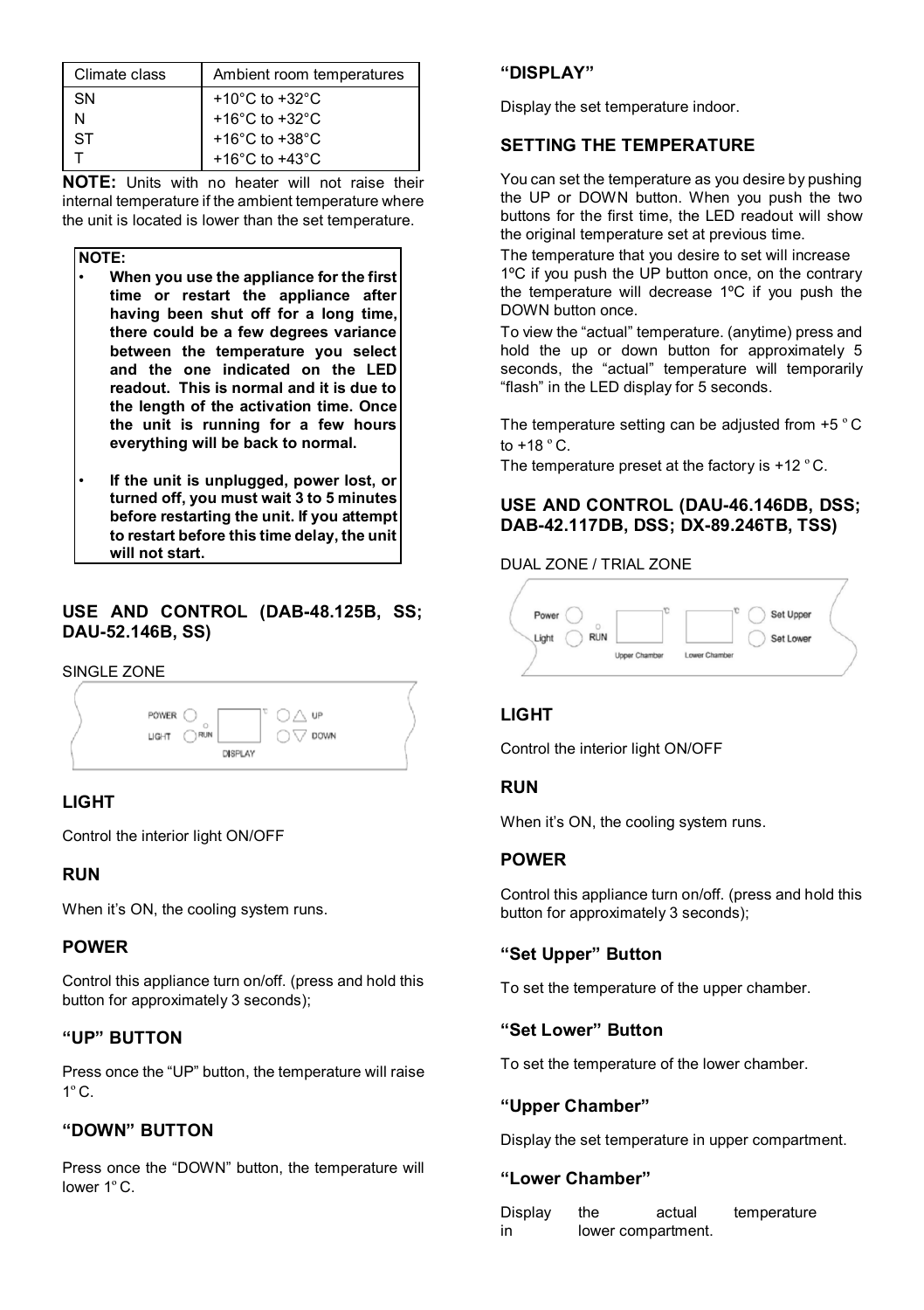#### **SETTING THE TEMPERATURE**

When pressing "Set Upper" or "Set Lower" button, the system will be entering the set up mode in the upper or lower compartment automatically. The LED will be flashing and displaying the setting temperature.

Press once the button, the temperature will decrease or increase 1 ºC. When exceeding the minimum value that can be established, it will jump to the highest adjustable temperature value automatically. After stopping pressing the button for 5 seconds, LED figure will stop flashing, then revert back to display the temperature of the upper or lower compartment.

After the unit is unplugged, the system will return to acquiescence temperature, which is the factory default setting. The acquiescence temperature as below:

Upper compartment:+ 6 °C Lower compartment: +12 °C

This appliance memorizes and saves its set temperature. In case of a power outage, the unit adjusts to its previous temperature setting when power resumes.

To view the actual temperature. (anytime) press and hold the up or down button for approximately 5 seconds, the actual temperature will temporarily "flash" in the LED display for 5 seconds.

Upper compartment: The temperature setting can be adjusted from  $+5$   $^{\circ}$  C to  $+10$   $^{\circ}$  C.

Lower compartment: The temperature setting can be adjusted from  $+10 °C$  to  $+18 °C$ .

The **DX-89.246TB, TSS**:Temperature setting of upper and middle zone is same as dual zone above. Temperature in upper zone can be adjusted from +5ºC to +18ºC, temperature in middle zone can be adjusted from +5ºC to +10 ºC.

Temperature setting of lower zone is same as single zone above. Temperature can be adjusted from +10ºC to +18ºC.

#### **USE AND CONTROL (DAU-32.78DB, DSS)**



### **LIGHT**

Control the interior light ON/OFF.

#### **RUN**

Indicator light illuminates to signify the cooling mode is currently in operation.

#### **POWER**

To control this appliance turn on/off.

#### **"Set Upper" Button**

To set the temperature of the upper chamber.

#### **"Set Lower" Button**

To set the temperature of the lower chamber.

### "**Lower Chamber**"

Displays the set temperature in lower compartment.

#### "**Upper Chamber**"

Displays the set temperature in upper compartment.

### **Setting The Temperature Controls**

The temperature setting range as below:

Upper compartment: 10~18 ºC

Lower compartment: 5~10 ºC

To set up the temperature settings for each zone. Press once the "Set Lower" button. the temperature setting of the Lower zone will decrease 1ºC, When the temperature setting reaches the Lower limit 5ºC, the temperature will return 10ºC.

Press once the "Set Upper" button, the temperature setting of the Upper zone will decrease 1ºC. When the temperature setting reaches the Lower limit 10ºC, the temperature will return 18ºC.

If you want to know the actual temperature, please press " Set Upper " or " Set Lower " for 3 seconds, the display panel will show actual temperature. After 5 seconds, it will return to show the set temperature.

#### **Attention**

If the unit is unplugged, power lost, or turned off, you must wait 3 to 5 minutes before restart the unit. If you need attempt to restart before this time delay, the Wine cooler will not start.

If first time use or if it was out of use for a period of time, the temperature will vary between setting and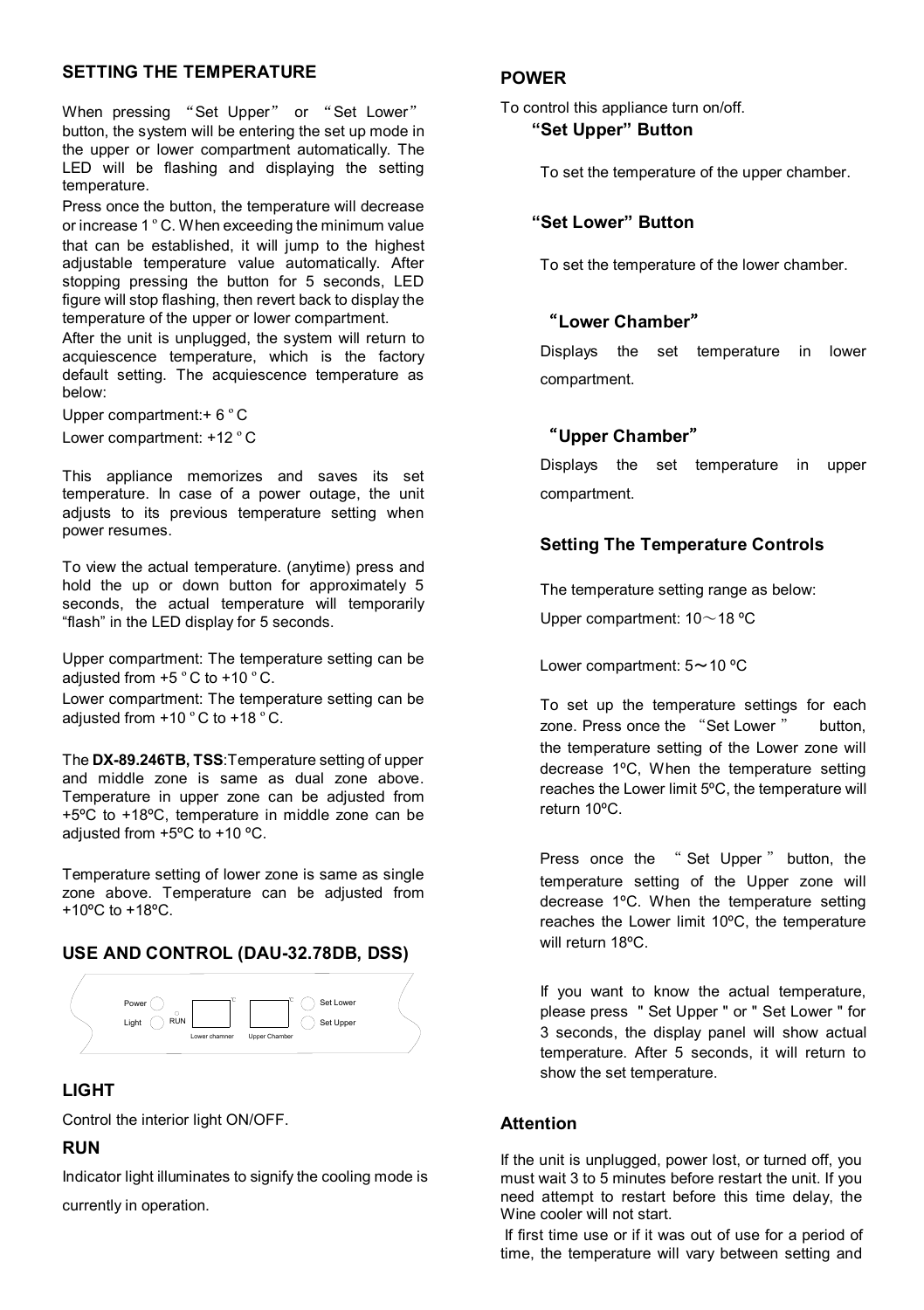LED display temperature. After running a period, the temperature will be reverting back.

In order to reduce energy consumption, this wine cabinet will automatically switch off the LED lights after 10 minutes. If you want the LED light to remain on continuously, press and hold the "LIGHT" button for 5 seconds, the display will show "LP". After 4 seconds the display will revert back to normal and the light will remain on until manually switched off. If you want to revert back and save energy (recommended), please press and hold the "LIGHT" button for 5 second, the display will show "LF", after 4 seconds the display will revert back to normal, and the light will automatically switch off after 10 minutes.

## **GENERAL INFORMATION**

#### **Operating Noises**

The unit is cooled by a compressor (refrigeration aggregate). The compressor pumps coolant through the cooling system, producing operating noise. Even when the compressor cuts out, noises caused by changes in temperature and pressure are unavoidable. Operating noise will be most audible immediately after the compressor cuts in. It becomes quieter as the operating period continues.

The following noises are normal and occur from time to time:

- Gurgling sound, caused by the refrigerant flowing through the appliance's coils,<br>Humming noise made
- Humming noise made by the motor compressor.This noise can get louder for brief periods when the motor is switching on.
- Cracking/popping sounds, resulting from the materials contraction and expansion due to temperature variations,
- Fan operating sound, to circulate the air within the wine cabinet

Unusual noise is normally the result of improper installation. Under no circumstances must tubing come into contact with a wall, other furniture or with other tubing.

Where the unit is installed in open-plan kitchen or in partition walls, the level of operating noise will be heard more acutely. However, this is due to the surrounding architecture and not to the unit.

*An individual's perception of noise is directly linked to the environment in which the unit is located, as well the specific type of models. Our appliances are in line with international standards for such appliance and in line with the latest technical developments. But please remember that the noise of the compressor and the coolant circulating in the system is unavoidable.* 

#### **DEFROSTING / HYGROMETRY / VENTILATION**

Your unit is designed with an automatic defrost system. During the "Off-cycle" the evaporator behind the rear wall of the unit defrosts automatically.

The condensate collects in the drain trough behind the rear wall of the unit, and part of it flows through the drainage hole into the drip tray by/above the compressor. The heat is transferred from the discharge pipe or compressor and evaporates any condensation that has collected in the tray. Part of the remaining water is collected within the unit for humidity purposes.

This system enables the creation of the correct humidity level inside your unit required by the natural cork to maintain a long lasting seal.

The appliance is not totally sealed: fresh air admission is permitted through the drainpipe. Air is circulated through the unit by means of a fan / fans and the hollow shelves.

**NOTE:** Frost may be accumulated on the evaporator if the unit is repeatedly opened in a high heat or high humidity location. If this frost pattern does not clear within 24 hours, your unit will require manual defrosting.

## **FUNCTION INSTRUCTION**

**(DAB-42.117DB, DSS; DAB-48.125B, SS; DAU-32.78DB, DSS; DX-89.246TB, TSS)**

#### • **Temperature Recollection Function** In the event of a power interruption, wine cooler can remember the previous temperature settings, and when the power is recovery, the cooler temperature will go back the same setting temperature as power off.

#### • **Overtime Open the Door Alarm**

When you forget close the door or the door is not closed completely, the buzzer alarm after 5 minutes. Please close the door completely and avoid the cold energy was lost.

#### • **Temperature Alarm**

If inner temperature is higher than 23°C, The "HI" is shown in display panel, and the buzzer alarm after one hour continuously. It inform that the inner temperature is too high, please check the reason.

If inner temperature is lower than 0°C, The "LO" is shown in display panel, and the buzzer alarm and the malfunction indicator light light at the same time.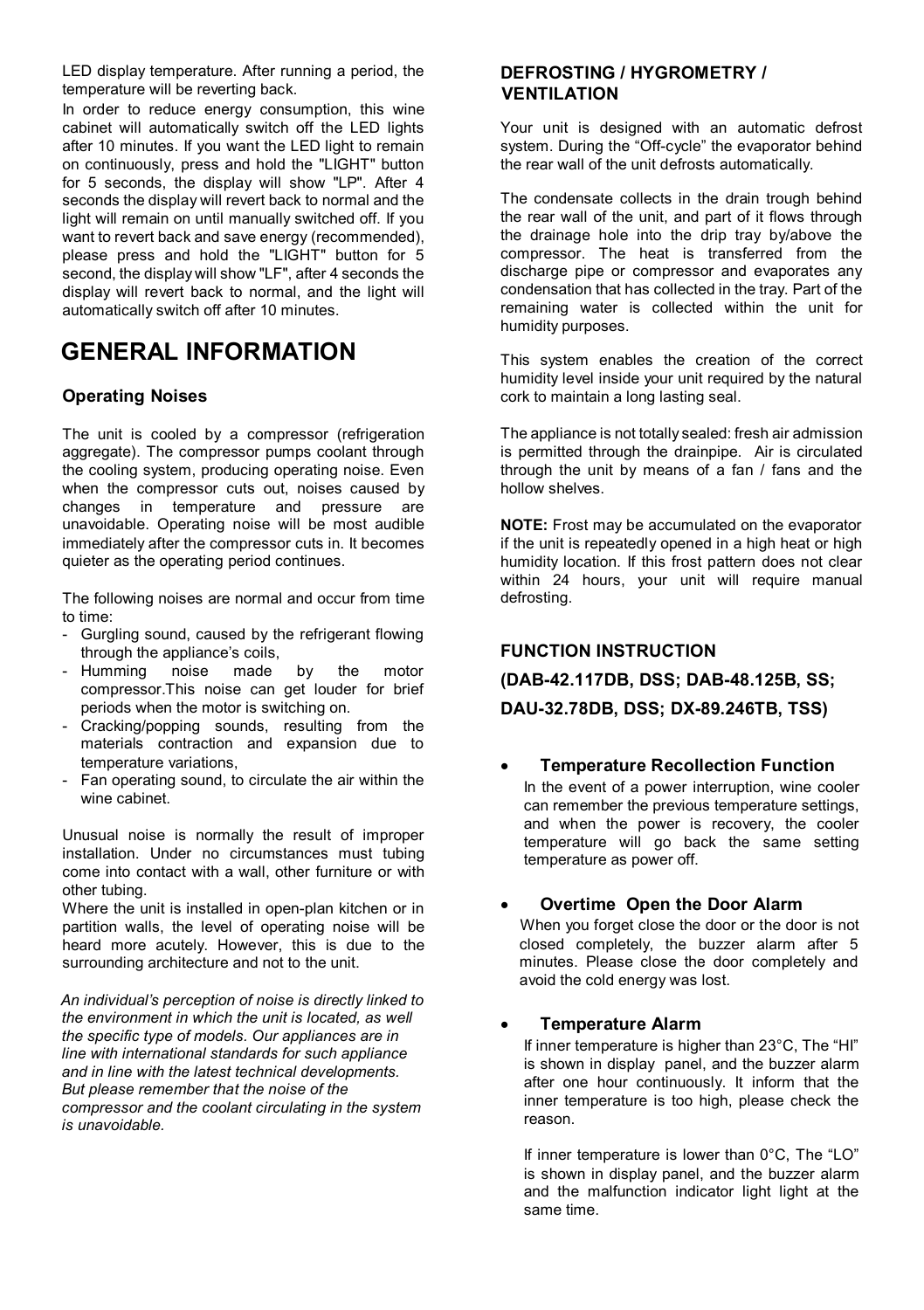## **CARE AND MAINTENANCE**

**WARNING**: Failure to unplug the appliance during service and cleaning could result in electrical shock or other personal injury.

### **REMOVING SHELVES ( DAU-32.78DB, DSS)**

Pull out the shelf. Lift the wooden part and remove from the rails.

### **REMOVING SHELVES (DAU-46.146DB, DSS; DAU-52.146B, SS)**

To prevent damaging the door gasket, make sure to have the door all the way opened when pulling shelves out of the rail compartment.

For easy access to the storage content, you must pull the shelves approximately 1/3 out of the rail compartment, however this unit was designed with a notch on each side of the shelf tracks to prevent bottles from falling.

Please refer to the following direction for replace shelf with different method.

When removing any of these shelves out of the rail compartment, to fit or remove the shelf, tilt the shelf as per the diagram and simply pull out, or push in the shelf until it sits on the support brackets securely.

| $\begin{picture}(20,5) \put(0,0){\line(1,0){10}} \put(15,0){\line(1,0){10}} \put(15,0){\line(1,0){10}} \put(15,0){\line(1,0){10}} \put(15,0){\line(1,0){10}} \put(15,0){\line(1,0){10}} \put(15,0){\line(1,0){10}} \put(15,0){\line(1,0){10}} \put(15,0){\line(1,0){10}} \put(15,0){\line(1,0){10}} \put(15,0){\line(1,0){10}} \put(15,0){\line(1,$ |  |
|-----------------------------------------------------------------------------------------------------------------------------------------------------------------------------------------------------------------------------------------------------------------------------------------------------------------------------------------------------|--|
|                                                                                                                                                                                                                                                                                                                                                     |  |
|                                                                                                                                                                                                                                                                                                                                                     |  |
|                                                                                                                                                                                                                                                                                                                                                     |  |
|                                                                                                                                                                                                                                                                                                                                                     |  |
|                                                                                                                                                                                                                                                                                                                                                     |  |
| -                                                                                                                                                                                                                                                                                                                                                   |  |
|                                                                                                                                                                                                                                                                                                                                                     |  |

#### **REMOVING SHELVES (DAB-42.117DB, DSS; DAB-48.125B, SS; DX-89.246TB, TSS)**

To prevent damaging the door gasket, make sure to have the door all the way opened when pulling shelves out of the rail compartment.

1.Fully extend the shelf you wish to remove (Fig. A)

2.Lift the front of the shelf up (Fig. A)

3.Holding the shelf track, push the shelf in, then up to release from the rear dampers (Fig.B)



## **HUMIDITY CONTROL**

The appliance is equipped with a system for maintaining the correct level of humidity. Under extremely dry environmental conditions, you may have to add some water into the humidity box provided with your wine cellar.

Fill the small plastic reservoir (humidity box)  $\frac{3}{4}$  full with water, and fit onto the runners found on the top shelf of the appliance. Check the water level regularly and refill as necessary.

Please ensure the reservoir is positioned correctly on the runners on the top shelf to avoid the possibility of water spillage.



## **ACTIVE CHARCOAL AIR FILTER**

The active charcoal air filter (if your model supplied with it) is located in the back of compartment. Replace it with a new one once a year. It can be purchased from your dealer or from the Spare Parts Department. Remove the shelf in front of the filter.

- Grip the filter and turn it 90°clockwise or anticlockwise to remove.
- Insert the new filter in the vertical position and turn it 90° clockwise or anti-clockwise until it clicks into position.

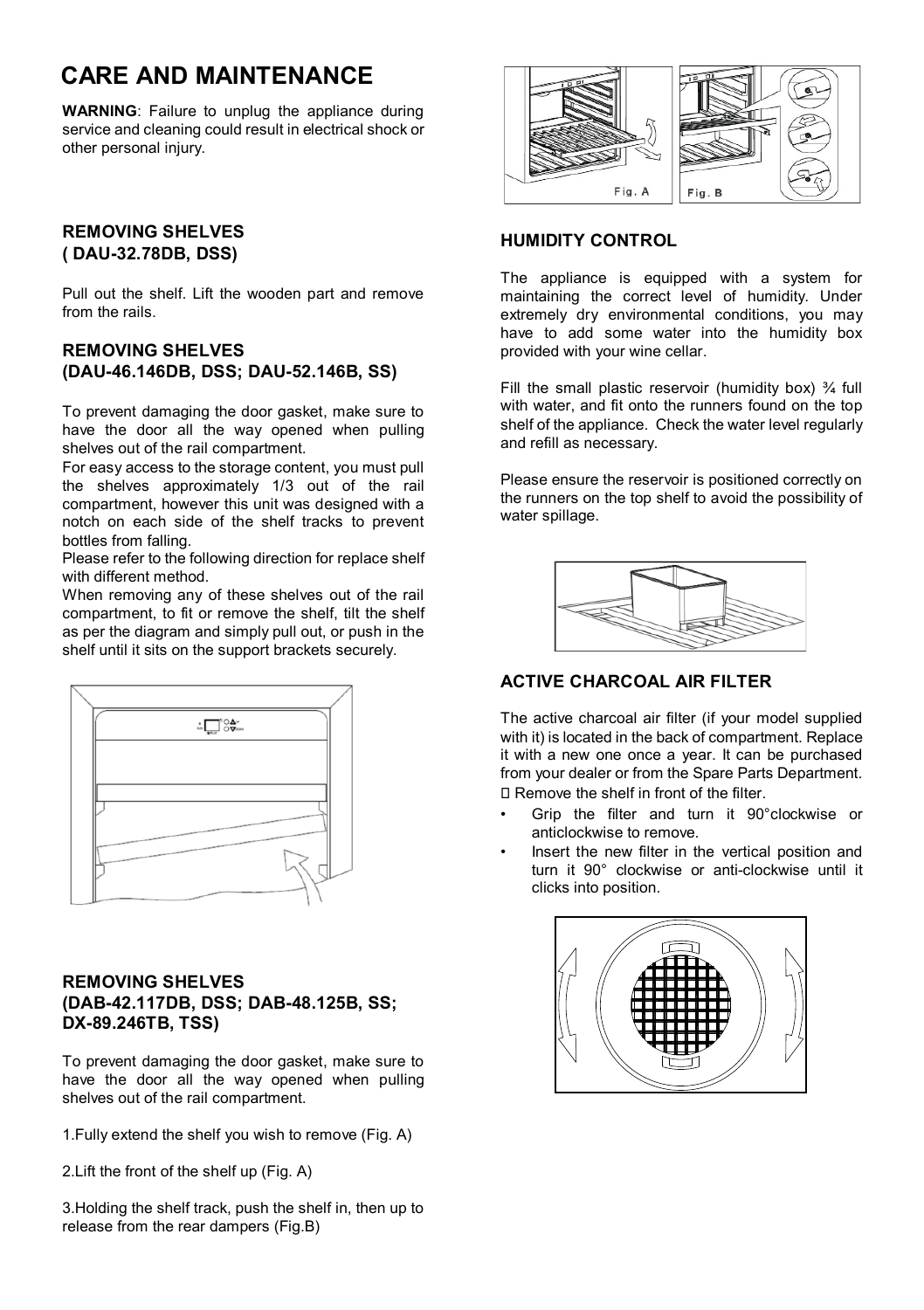#### **DOOR LOCK**

If the unit is provided with a lock system, the keys are located inside the plastic bag that contains the Owner's Manual. Insert the key into the lock, push in and turn it counterclockwise to unlock the door. To lock the door do the reverse operation making sure metal pin is engaged completely. Remove the key and place it in a secure place for safekeeping.

#### **CLEANING YOUR APPLIANCE**

Turn off the power, unplug the appliance, and remove all items including shelves and rack.

Wash the inside surfaces with a warm water and baking soda solution. The solution should be about 2 tablespoons of baking soda to a pint of water.

Wash the shelves with a mild detergent solution.

Wring excess water out of the sponge or cloth when cleaning any area of the controls.

Wash the outside cabinet with warm water and mild liquid detergent. Rinse well and wipe dry with a clean soft cloth.

**Do not clean the stainless steel with steel wool pads.** Suggest to using an all-in-one stainless steel cleaner to clean the stainless steel and always clean in the direction of grain.

#### **POWER FAILURE**

In the event of a power interruption, all previous temperature settings are automatically memorized. If power is interrupted (power surge, breaker switch, etc.) and then powered up again, the unit will operate with the last temperature set-point

Most power failures are corrected within a few hours and should not affect the temperature of your appliance if you minimize the number of times the door is opened. If the power is going to be off for a longer period of time, you need to take the proper steps to protect your contents.

**NOTE:** Irrespective of the cause, if you notice either abnormal temperature or humidity levels inside your unit, be reassured that only long and frequent exposure to these abnormal conditions can cause a detrimental effect on your wines.

#### **VACATION TIME**

**Short holidays:** Leave the unit in operation for holidays of less than three weeks.

**Long absences:** If the appliance will not be used for several months, remove all items, turn off the appliance and unplug. Clean and dry the interior thoroughly. To prevent odour and mold growth, leave the door open slightly: blocking it open if necessary.

#### **MOVING YOUR APPLIANCE**

Unplug the power plug from the electrical outlet.

Remove the contents from the racks and all moving parts from inside.

Raise the adjustable legs up to the base to avoid damage.

Tape the door shut and lock it if with a lock system.

Transport the wine cellar only in the upright position. Also protect the outside of the appliance with a blanket or similar item.

#### **ENERGY SAVING TIPS**

Should the unit be left empty for long periods of time, it is suggested that the appliance is unplugged, and after careful cleaning, leave the door ajar to allow air to circulate inside the cabinet in order to avoid possible condensation, mold or odors forming.

The appliance should be installed in the coolest area of the room, away from heat producing appliances, and out of the direct sunlight.

Ensure that the unit is adequately ventilated. Never cover air vents. Clean dust and dirt from the condenser at regular intervals.

Only open the door for as long as necessary and for as short a time as possible.

Store the content in an organised way.

Do not over-fill the appliance to allow air to circulate.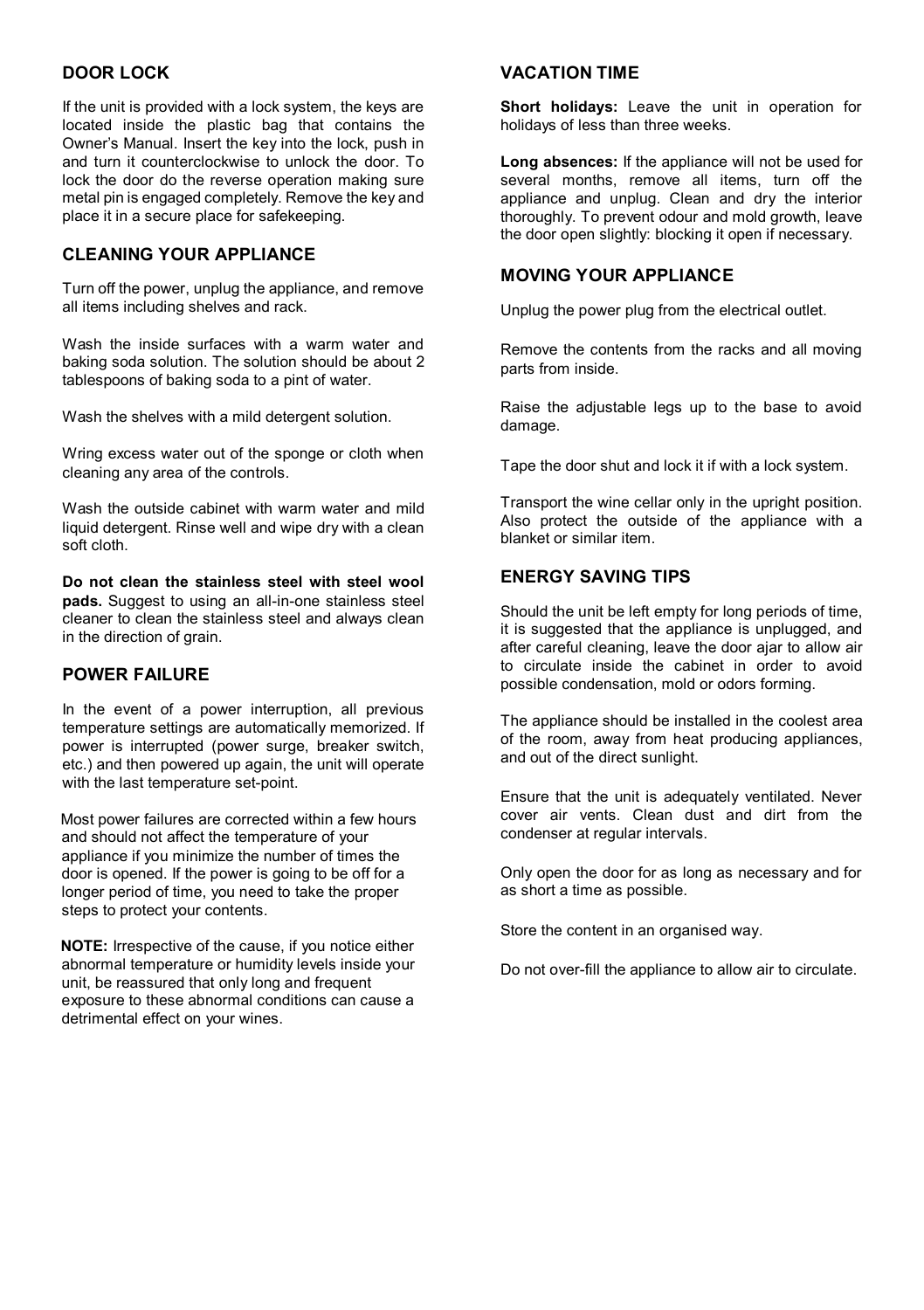## **PROBLEMS WITH YOUR APPLIANCE**

You can solve many common problems easily, saving you the cost of a possible service call. Try the suggestions below to see if you can solve the problem before calling customer service.

## **TROUBLESHOOTING GUIDE (ALL MODELS)**

| <b>PROBLEM</b>                                      | <b>POSSIBLE CAUSE</b>                                                                                                                                                                                                                                                                                                                                                                                      | <b>REMEDY</b>                                                                                                                                                                                                                                                                                                                                               |  |
|-----------------------------------------------------|------------------------------------------------------------------------------------------------------------------------------------------------------------------------------------------------------------------------------------------------------------------------------------------------------------------------------------------------------------------------------------------------------------|-------------------------------------------------------------------------------------------------------------------------------------------------------------------------------------------------------------------------------------------------------------------------------------------------------------------------------------------------------------|--|
| Appliance does not<br>operate.                      | Appliance is not connected to a power<br>$\bullet$<br>supply.<br>$\bullet$<br>The appliance is turned off.<br>The circuit breaker tripped or a blown fuse.<br>$\bullet$                                                                                                                                                                                                                                    | Connect the appliance.<br>$\bullet$<br>$\bullet$<br>Switch on the appliance.<br>Switch on circuit breaker or<br>$\bullet$<br>replace fuse.                                                                                                                                                                                                                  |  |
| Appliance is not cold<br>enough.                    | The temperature is not set correctly.<br>$\bullet$<br>The ambient temperature could require a<br>$\bullet$<br>higher temperature setting.<br>The door was opened too often.<br>$\bullet$<br>The door was not closed completely. $\square$ Door<br>$\bullet$<br>is not hermetically-sealed.<br>The condenser is too dirty.<br>$\bullet$<br>The ventilation opening is blocked or too<br>$\bullet$<br>dusty. | Check the set temperature. $\square$ Set<br>$\bullet$<br>a higher temperature.<br>$\bullet$<br>Do not open the door more often<br>than necessary.<br>$\bullet$<br>Close door properly.<br>Check the door seal and clean or<br>$\bullet$<br>replace.<br>Clean the condenser when<br>$\bullet$<br>necessary.<br>Clear the obstructions and clean<br>the dust. |  |
| Appliance turns<br>itself on and off<br>frequently. | The room temperature is higher than<br>$\bullet$<br>average.<br>$\bullet$<br>A large amount of bottles has been added to<br>the unit.<br>The door is open too often.<br>$\bullet$<br>The door is not closed completely.<br>$\bullet$<br>The door gasket does not seal properly.<br>$\bullet$                                                                                                               | Put the appliance in a cooler<br>$\bullet$<br>place.<br>Leave the appliance to work for a<br>$\bullet$<br>while until the set temperature<br>has been reached.<br>Do not open the door more often<br>$\bullet$<br>than necessary.<br>Close door properly.<br>$\bullet$<br>Check the door seal and clean or<br>$\bullet$<br>replace.                         |  |
| The light does not<br>work.                         | Appliance is not connected to a power<br>$\bullet$<br>supply.<br>The circuit breaker tripped or a blown fuse.<br>$\bullet$<br>The light was switched off on the control<br>$\bullet$<br>panel.                                                                                                                                                                                                             | Connect the appliance.<br>$\bullet$<br>$\bullet$<br>Switch on circuit breaker or<br>replace fuse.<br>Switch on the light.<br>$\bullet$                                                                                                                                                                                                                      |  |
| Vibrations.                                         | □ The appliance is not properly level.                                                                                                                                                                                                                                                                                                                                                                     | □ Level the appliance with the<br>adjustable feet.                                                                                                                                                                                                                                                                                                          |  |
| The appliance<br>seems to make too<br>much noise.   | The rattling noise may come from the flow of the refrigerant, which is normal. As each<br>cycle ends, you may hear gurgling sounds caused by the flow of refrigerant in your<br>appliance. If temperature fluctuations occur, the contraction and expansion of the inner<br>walls may cause popping and cracking noises.                                                                                   |                                                                                                                                                                                                                                                                                                                                                             |  |
|                                                     | □ The appliance is not properly level.                                                                                                                                                                                                                                                                                                                                                                     | □ Level the appliance with the<br>adjustable feet.                                                                                                                                                                                                                                                                                                          |  |
| The door will not<br>close properly.                | The appliance is not properly level.<br>$\bullet$<br>The door was reversed and not properly<br>$\bullet$<br>installed.<br>The gasket is dirty.<br>$\bullet$<br>The shelves are out of position.<br>$\bullet$                                                                                                                                                                                               | Level the appliance with the<br>$\bullet$<br>adjustable feet.<br>Check the door hinge and<br>$\bullet$<br>reassemble correctly.<br>Clean the door gasket.<br>$\bullet$<br>Check the shelves and refit<br>$\bullet$<br>correctly.                                                                                                                            |  |